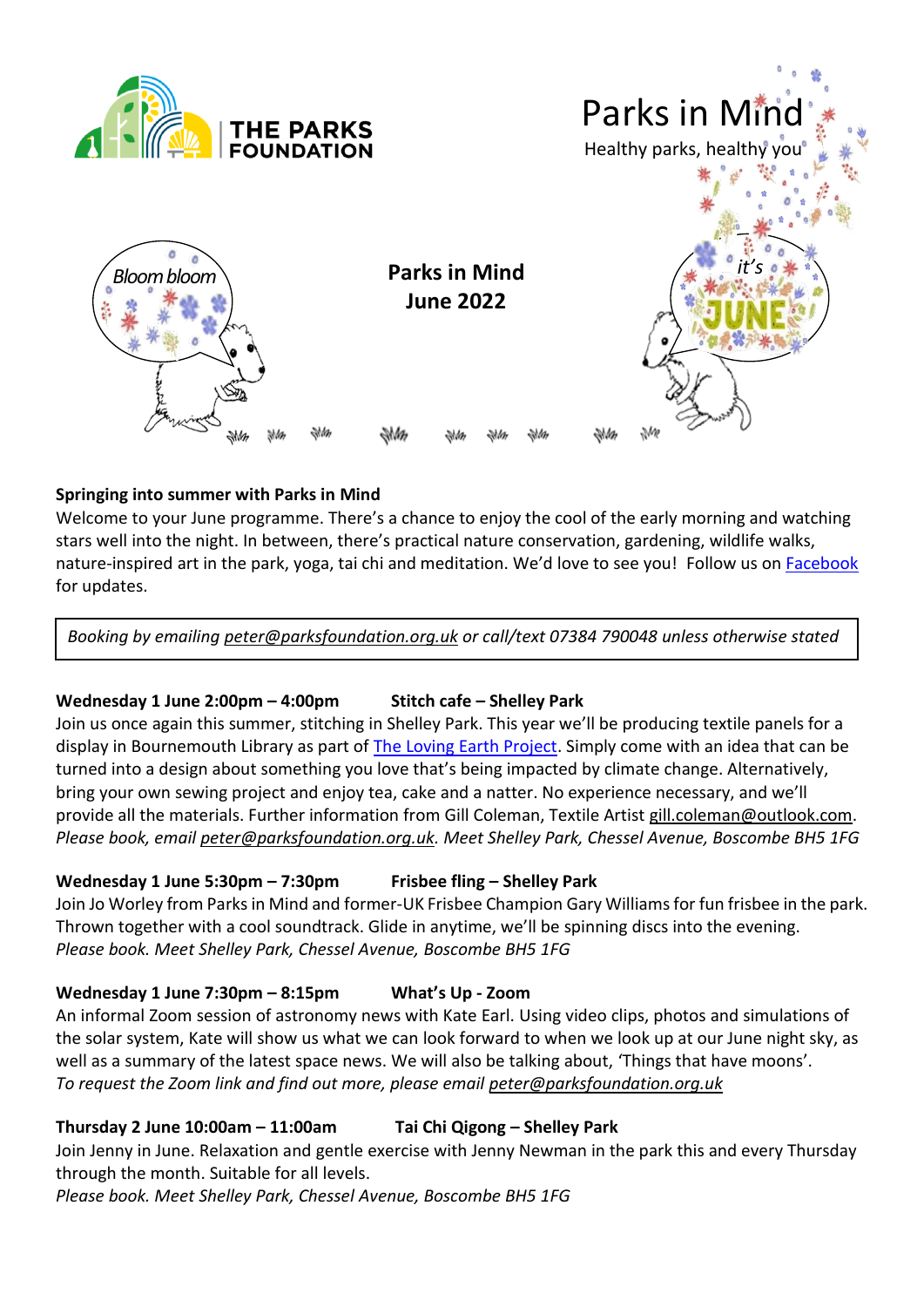

**Friday 3 June 11:00am – 3:00pm Fun Archaeology Day! – Hengistbury Head**  Meet the Performing the Past Team for flint knapping, pottery making, prehistoric food, cave painting and fire-making as our ancestors did here on the headland 12,000 years ago! Book below or just turn up on the day at one of the sessions starting at 11:00am until 12:30pm and 1:30pm until 3:00pm.

*Phone Hengistbury Head 01202 128444. Meet Visitor Centre, Hengistbury Head BH6 4EN*

# **Sunday 5 June 10:00am – 11:00am Bend it like Boscombe - Yoga in the park – Shelley Park**

Yoga in the park is back for the summer! A warm welcome to Rachel Wilkinson' Community Yoga Collective this and each Sunday morning stretching across the summer. Sessions open to all – beginners welcome. Bring a mat, towel or just yourselves and be part of something great. Donation only classes with contributions supporting CYC [Community](https://www.facebook.com/groups/169053814393675/?__cft__%5b0%5d=AZVtiikwqQdRZnDtsrdcb6_sWYbDq-YKwlekkreaMOJM3dhDqc_j8mdp5NexIXwC11zDroTH4S50q4BCR5odtuhhPJ0_laQkw3TiWiuz6DEhwZzzxvKGsHy9BXAMXuZ9mfeqiLTf1m-OUQnY5PCAgbYr&__tn__=-UK-R) Yoga Collective and The Parks Foundation [Parks in Mind](https://www.facebook.com/groups/270055516961333) project. *Meet Shelley Park, Chessel Avenue, Boscombe BH5 1FG* 

## **Monday 6 June 10:30am – 12:30pm Come on the Common – Horseshoe Common**

Come on, join us! There's always plenty of things to help with in Bournemouth's town centre wood. *Please book. Meet Horseshoe Common, opp. 136 Old Christchurch Road, Bournemouth BH1 1NL*

## **Tuesdays in June 9:00am – 10:00am Tai Chi Qigong – Zoom**

Choose Tuesdays for online Qigong. Join Jenny Newman each week for gentle exercise from home. *To request the Zoom link and find out more, please email [perfectsoundworld@hotmail.co.uk](mailto:perfectsoundworld@hotmail.co.uk)*

## **Wednesday 8 June 11:00am – 1:00pm What's cooking? – Shelley Park**

Join Peter and Forest School Leader Jan for some nature conservation work followed by preparing and eating summer fruits and scones! Learn how to make scones and take home a recipe card to try at home. Everything provided but please bring gardening gloves if you have them. *Please book. Meet Shelley Park, Chessel Avenue, Boscombe BH5 1FG*

# **Thursday 9 June 10:00am – 11:00am Tai Chi Qigong – Shelley Park**

Jenny Newman shows us how posture, movement and breathing techniques can improve wellbeing. *Please book. Meet Shelley Park, Chessel Avenue, Boscombe BH5 1FG* 

# **Sunday 12 June 10:00am – 11:00am Bend it like Boscombe - Yoga in the park – Shelley Park**

Fab Sunday morning yoga in the park this and every Sunday stretching across the summer. Sessions open to all – beginner's welcome. Bring a mat, towel or just yourselves. *Meet Shelley Park, Chessel Avenue, Boscombe BH5 1FG* 

## **Monday 13 June 2:00pm – 4:00pm Knyveton needs you – Knyveton Gardens**

Friends of the gardens needed to help with the continued improvements to this important green space in the heart of Springbourne. Practical gardening followed by a welcome cup of tea! *Please book. Meet Knyveton Gardens, Southcote Road, Springbourne, Boscombe BH1 3RY*

## **Tuesday 14 June 10:30am – 1:00pm Fisherman's friends – Fisherman's Walk**

Join Peter and the Friends of Fisherman's Walk for sociable and fun gardening. We love this pretty park by the sea, especially when the Friends serve us tea! *Please book. Meet the pond garden, Fisherman's Walk, Boscombe Overcliff Drive, Boscombe BH6 3SQ*

# **Thursday 16 June 10:00am – 11:00am Tai Chi Qigong – Shelley Park**

Gentle meditative exercise in the park with Jenny Newman. Beginners welcome. *Please book. Meet Shelley Park, Chessel Avenue, Boscombe BH5 1FG*

*Booking by emailing [peter@parksfoundation.org.uk](mailto:peter@parksfoundation.org.uk) or call/text 07384 790048 unless otherwise stated*